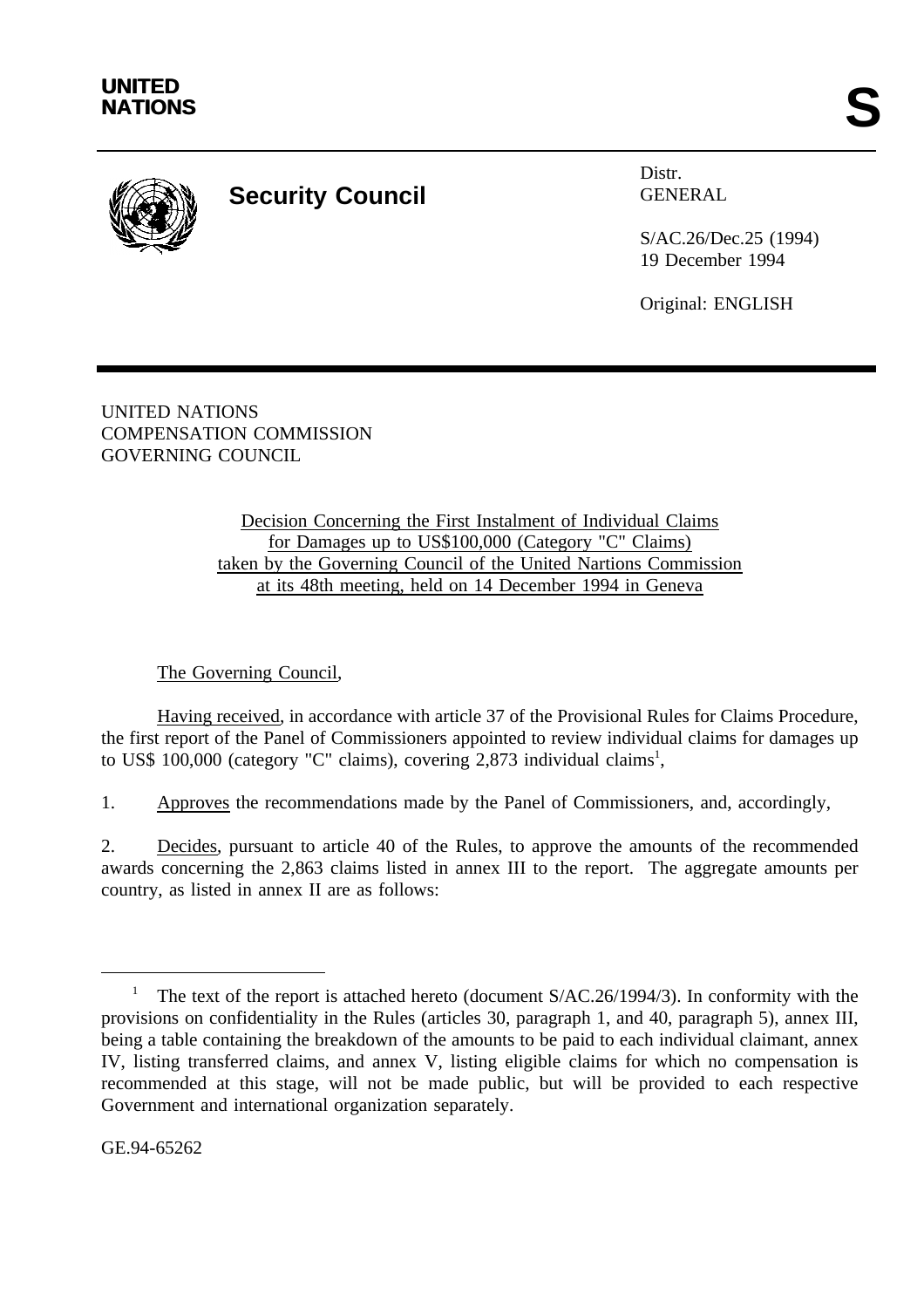| Country             | <b>Consolidated Claim</b><br><b>Number</b> | <b>Recommended Amounts</b><br>US\$ |
|---------------------|--------------------------------------------|------------------------------------|
| Australia           | AU/0027/01C                                | 1,919,706                          |
| <b>Bahrain</b>      | BH/0009/01C                                | 172,991                            |
|                     | BH/0853/08C                                | 41,900                             |
|                     | <b>Total BH</b>                            | 214,891                            |
| <b>Bolivia</b>      | BO/0020/01C                                | 53,760                             |
| <b>Brazil</b>       | BR/0041/01C                                | 452,071                            |
| Denmark             | DK/0022/01C                                | 1,595,504                          |
| France              | FR/0854/09C                                | 28,365                             |
| Japan               | JP/0855/04C                                | 15,750                             |
| Jordan              | JO/0856/03C                                | 28,800                             |
| Kenya               | KE/0034/01C                                | 38,014                             |
| Kuwait              | KW/0007/01C                                | 9,375,688                          |
|                     | KW/0014/02C                                | 1,745,762                          |
|                     | KW/0857/20C                                | 266,428                            |
|                     | Total KW                                   | 11,387,878                         |
| Macedonia F.Y.R. of | MK/0596/01C                                | 80,285                             |
| Malaysia            | MY/0030/01C                                | 57,131                             |
| Nepal               | NP/0002/01C                                | 27,977                             |
|                     | NP/0013/02C                                | 3,985                              |
|                     | <b>Total NP</b>                            | 31,963                             |
| Pakistan            | PK/0024/01C                                | 17,787,653                         |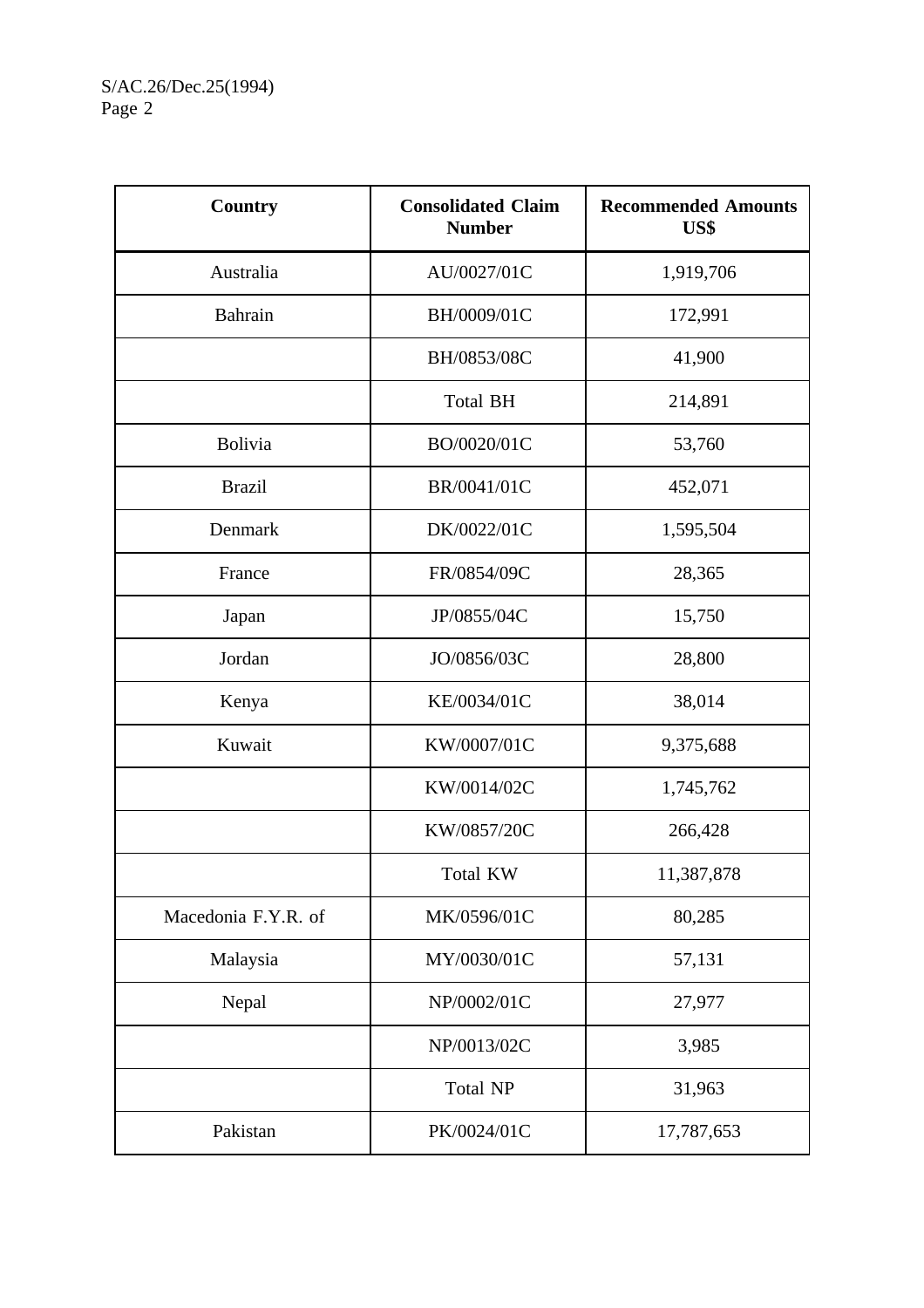| <b>Country</b>                  | <b>Consolidated Claim</b><br><b>Number</b> | <b>Recommended Amounts</b><br>US\$ |
|---------------------------------|--------------------------------------------|------------------------------------|
| Poland                          | PL/0028/01C                                | 408,214                            |
|                                 | PL/0049/02C                                | 436,497                            |
|                                 | PL/0858/10C                                | 7,500                              |
|                                 | <b>Total PL</b>                            | 852,211                            |
| South Africa                    | ZA/0039/01C                                | 95,677                             |
| United Kingdom                  | GB/0019/01C                                | 5,089,079                          |
|                                 | GB/0859/16C                                | 240,058                            |
|                                 | <b>Total GB</b>                            | 5,329,138                          |
| <b>United States</b>            | US/0006/01C                                | 5,394,096                          |
|                                 | US/0040/02C                                | 5,029,506                          |
|                                 | <b>Total US</b>                            | 10,423,601                         |
| F.R.Y. (Serbia &<br>Montenegro) | YU/0008/01C                                | 661,219                            |
| <b>Total</b>                    |                                            | 51,053,616                         |